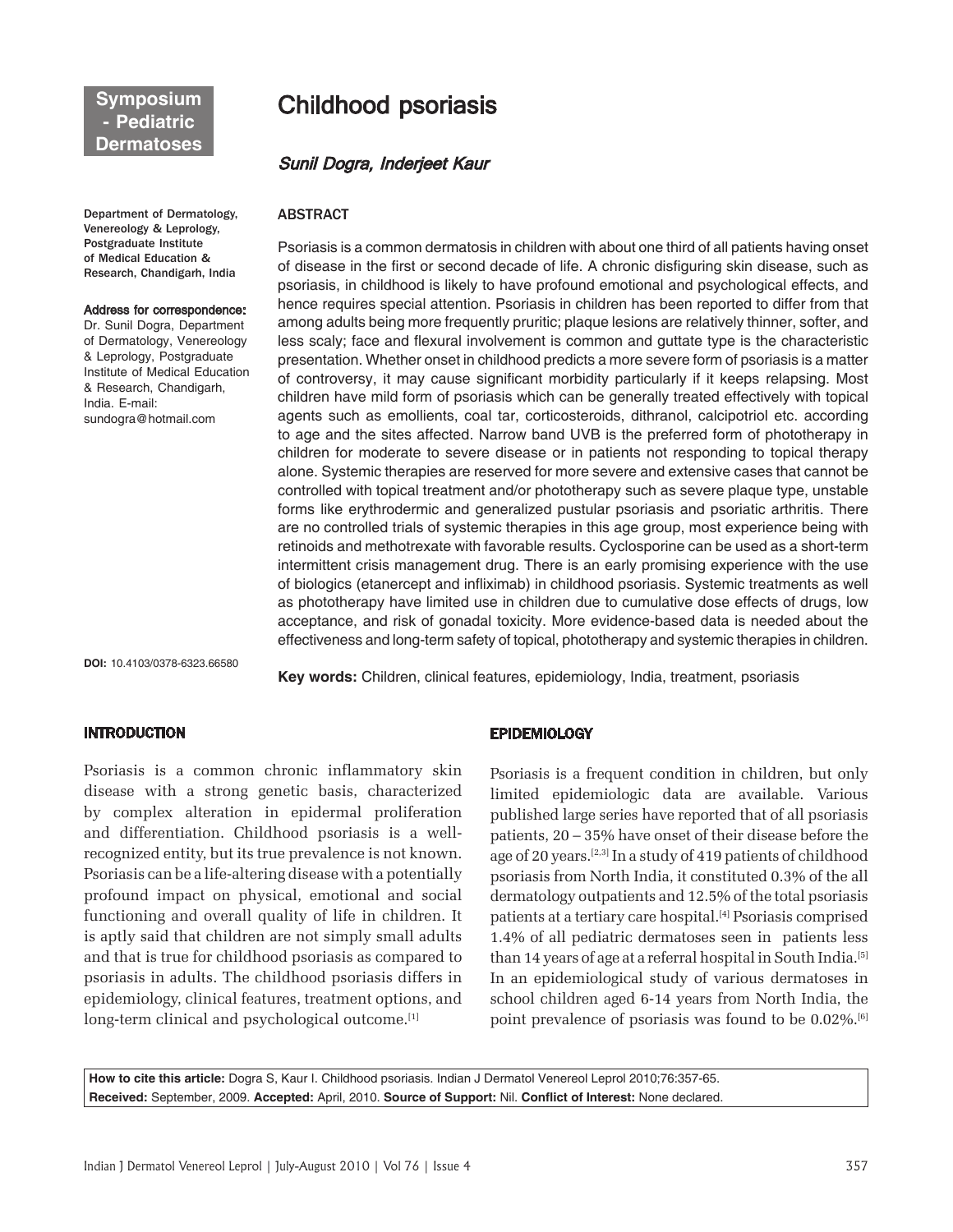Psoriasis was the underlying etiology in 15% of all cases of erythroderma in children (less than 12 years of age) from Delhi, India.[7]

The peak age of onset in childhood psoriasis varied in different studies. In surveys from India and Denmark, most patients developed first symptoms at the ages of 6 to 10 years,[4,8] whereas other studies from the Middle East and Australia reported a peak of onset at the ages of up to 4 years.[9,10] Studies from the Denmark and Middle East have shown a female preponderance, [8,9] but reports from India and Australia have documented equal sex predisposition. $[4,10,11]$ 

According to the bimodal age of onset, two types of psoriasis have been distinguished. Type I (onset 15–40 years) accounts for the majority of cases (>75%) and shows a high degree of familial aggregation and strong association with HLA Cw6. Correspondingly, type II begins after the age of 40 years and tends to be less severe.

The genetic basis of the disease has been convincingly established by epidemiologic and twin study data. A number of studies indicate toward the increased risk of developing psoriasis if relatives are affected<sup>[12]</sup> but data regarding its familial aggregation are inconsistent.<sup>[10,13]</sup> The inheritance pattern of psoriasis remains unclear. Familial prevalence is observed to be greater in childhood psoriasis than in adult-onset psoriasis. Compared with 37% in adult-onset patients, 49% of pediatric-onset patients had first-degree family members affected with psoriasis.<sup>[13]</sup> Some studies have reported familial incidence in childhood cases of psoriasis as high as  $89\%$ .<sup>[14]</sup> The relatively low familial incidence of psoriasis of about 4.5 - 9.8% among Indian patients could be explained by the ignorance of family members about the existence of the disease, an attempt to hide information because of social reasons or the actual absence of the disease at the time of enquiry.[4,11] Twin studies yielded a concordance in monozygotic twins between 35 and 75%.[12] Although about 20 genetic loci associated with psoriasis have been reported from linkage-based studies, only 1 of these linkage-based loci, PSORS1, that includes the HLA-C gene on chromosome 6p21, has been universally confirmed and is considered to confer susceptibility to early-onset psoriasis.[15,16]

## CLINICAL FEATURES OF PSORIASIS IN CHILDREN

Childhood psoriasis has been reported to differ from

psoriasis in adults in that it is more frequently pruritic, preponderance in girls, and the lesions are relatively thinner, softer, and less scaly. Similar to adults, plaque type is the most common form of disease but certain clinical variants are rare in children, such as erythroderma, arthropathy, and localized and generalized pustular psoriasis.[1-6] In general, psoriasis in children is more frequently precipitated by infections and physical and psychological trauma than it is in adults.[1,4,5,17] The frequency of remissions has also been found to be greater in pediatric-onset psoriasis than in adult-onset disease.<sup>[13]</sup> Psoriasis in infants often starts in the napkin area but a definitive diagnosis at this stage may be difficult. Flexural psoriasis of the genital and periumbilical regions is common and may be the only manifestation of disease;[17] however, such involvement is rare in infantile psoriasis in India.[4] This could be explained by the fact that, in India, western-type diapers (which are thick and of an occlusive nature because they are meant to soak and retain urine and secretions) are not used by most parents for their children. The increased bacterial and fungal growth levels due to occlusion may initiate the psoriatic lesions in predisposed individuals.<sup>[18]</sup> Therefore, this could explain the higher percentage of diaper region involvement in the Australian study.<sup>[10]</sup>

Typically, childhood psoriasis manifests as acute guttate psoriasis.[17] Reports from India suggest that children tend to manifest the established plaque type of disease more often, rather than the transient guttate  $form.$ [4,11]

Facial involvement in children is a frequent observation in majority of the reports varying from 18 to  $46\%$ . [8,19] However, this figure is as low as  $4.71\%$ from India where children in the tropical environment are exposed to the ultraviolet (UV) rays of the sun all the time, and hence have less frequent involvement of sun-exposed sites.[4] This observation in children with psoriasis is also made from countries like Middle  $East<sup>[9]</sup>$  and Australia<sup>[10]</sup> where there is a lot of sunshine. Pityriasis amiantacea often represents scalp psoriasis in children.[17]

Pustular psoriasis is rare in children. Generalized pustular psoriasis is slightly more common in boys than girls, in contrast with nonpustular psoriasis in childhood and pustular psoriasis in adults. The von Zumbusch pustular psoriasis is more common in infancy whereas annular forms appear later and mixed patterns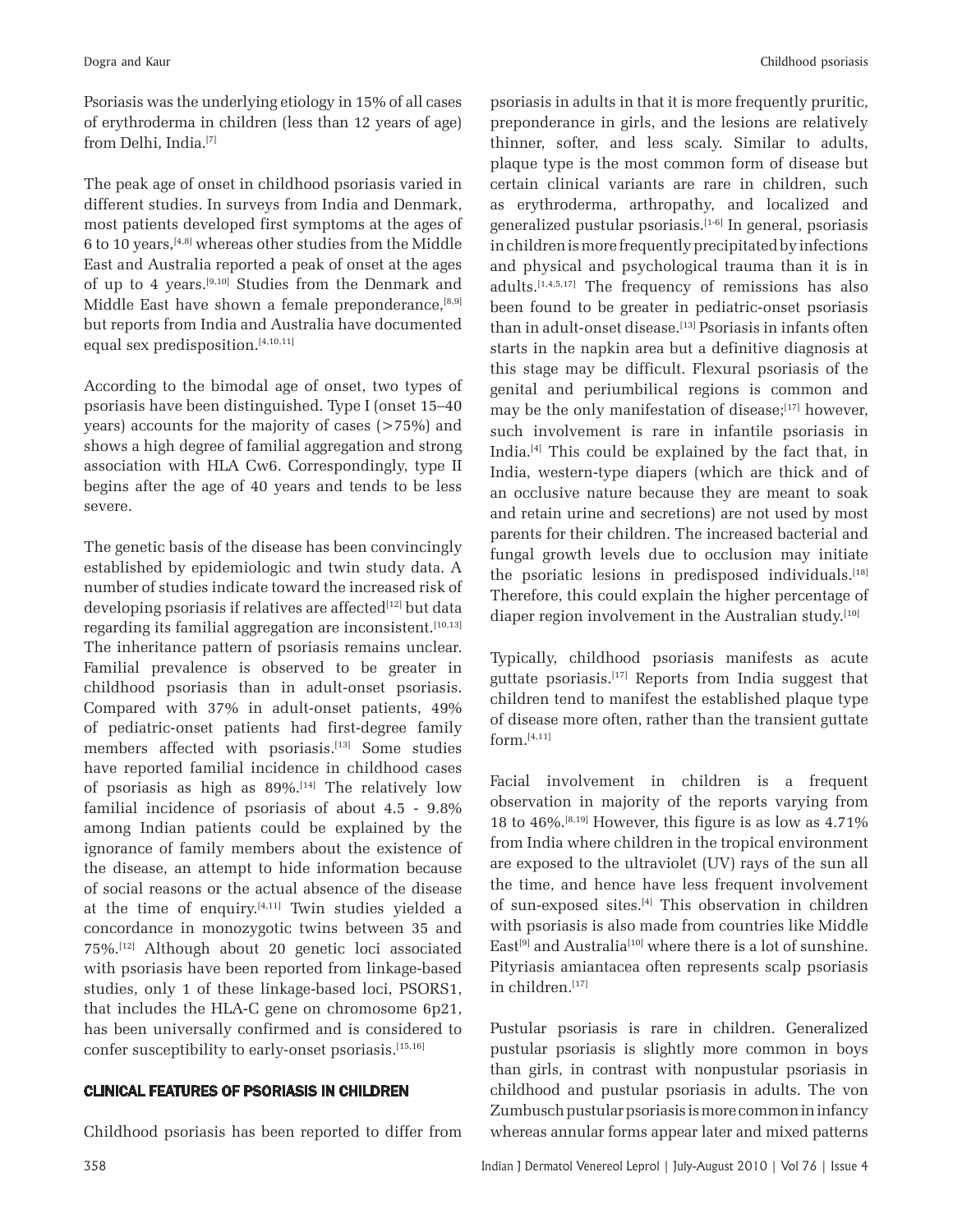also occur. Although localized pustular psoriasis is extremely rare in children, parakeratosis pustulosa is often a manifestation of psoriasis. Psoriatic arthritis is relatively uncommon. Nail involvement is observed in one-third of patients and palms and soles involvement is uncommon. $[1,4,9,11]$  In a study from India, the soles were the most frequent site of onset after the legs and scalp in 12.8% of children, which is in sharp contrast with a previous study from Australia where plantar involvement was reported in only 4%.[10] This may be due to the habit of walking barefoot or wearing open sandals in India, leading to a degree of koebnerization at these friction-prone sites,<sup>[20]</sup> especially in children who are generally more active.

Mucosal involvement has been exceptional rare in Indian children as compared to reports from other parts of world reporting figure of up to 7% in childhood psoriasis.[9] Similar to observations from other countries,[9] disease is mild in majority of Indian children. There seems to be no positive correlation between the early age of onset, severity of involvement, and family history of disease in Indian children with psoriasis.[4,11]

## MANAGEMENT

#### *General principles*

Fortunately, the disease is mild in majority of cases and can be managed adequately with the topical medications. The true challenge exists in treating the subset of children who present with severe, rapidly evolving, debilitating, and frequently relapsing psoriasis. The objective of the treatment of psoriasis in children is to improve the physical and psychological symptoms, minimizing the effect of disease on psychosocial development and limiting the adverse effects of drugs on future health. Therapeutic modality should consider the patient's and the parents' attitude toward the disease; the type, severity, extent, and sites of psoriasis; as well as safety concerns and accessibility of treatment.[17,21,22] Complete clearance of disease may be unrealistic in all patients and relapse is frequent, thereby emphasizing the need of control versus cure as setting a realistic expectation for treatment. Randomized controlled clinical trials involving children under the age of 12 years, suffering from psoriasis have been reported only for two topical treatments, namely, calcipotriol and corticosteroids. Many antipsoriatic drugs are not licensed for use in children. In addition to disease severity and sites of involvement, co-morbid conditions like psoriatic arthropathy, hematological, liver and renal function parameters, quality of life and level of social, emotional, or functional disability also influence therapy decision. Systemic therapy can be considered in patients not responding to topical or phototherapy, or in patients having moderate to severe disease.

## *Avoidance/ removal of triggering factors*

Precipitating factors are more significant in children than among adults with psoriasis.<sup>[13]</sup> Children take less drugs and alcohol but are more exposed to trauma and infections. Any form of trauma (via Koebner phenomenon) including physical, surgical, or inflammatory trauma can result in exacerbation of psoriasis. There is a strong association between pharyngitis by group A beta- hemolytic streptococci and the clinical activity of psoriasis, especially guttate psoriasis. There is considerable anecdotal evidence that treating infection improves psoriasis, and for recurrent guttate psoriasis, prophylactic antibiotics or tonsillectomies have been advocated, though controlled trials are lacking.[23,24]

## TOPICAL THERAPY

Mostly, topical treatment is sufficient to control the disease in majority of children. The choice of therapy will depend upon morphology, site involved and individual patient's tolerability.

## Emollients and keratolytics

Emollients, moisturizers, and keratolytic agents are essential and always play an adjunctive role in the topical treatment of psoriasis. The keratolytic agents, especially salicylic acid, are used in hyperkeratotic lesions, whereas moisturizing products and emollients are especially suitable in the common plaque type scaly lesions, softening thick crusted scales over scalp and as maintenance treatment in the chronic/ remission phase of psoriasis.[25]

Emollients and moisturizers are beneficial due to their supportive role in normalizing hyperproliferation, differentiation, and apoptosis; furthermore, they exert anti-inflammatory effects, through physiologic lipids. Subsequently, an improved barrier function and stratum corneum hydration, makes the epidermis less amenable to external trauma and stress, thereby reducing the induction of Koebner phenomena. There is some evidence that pretreatment with emollient like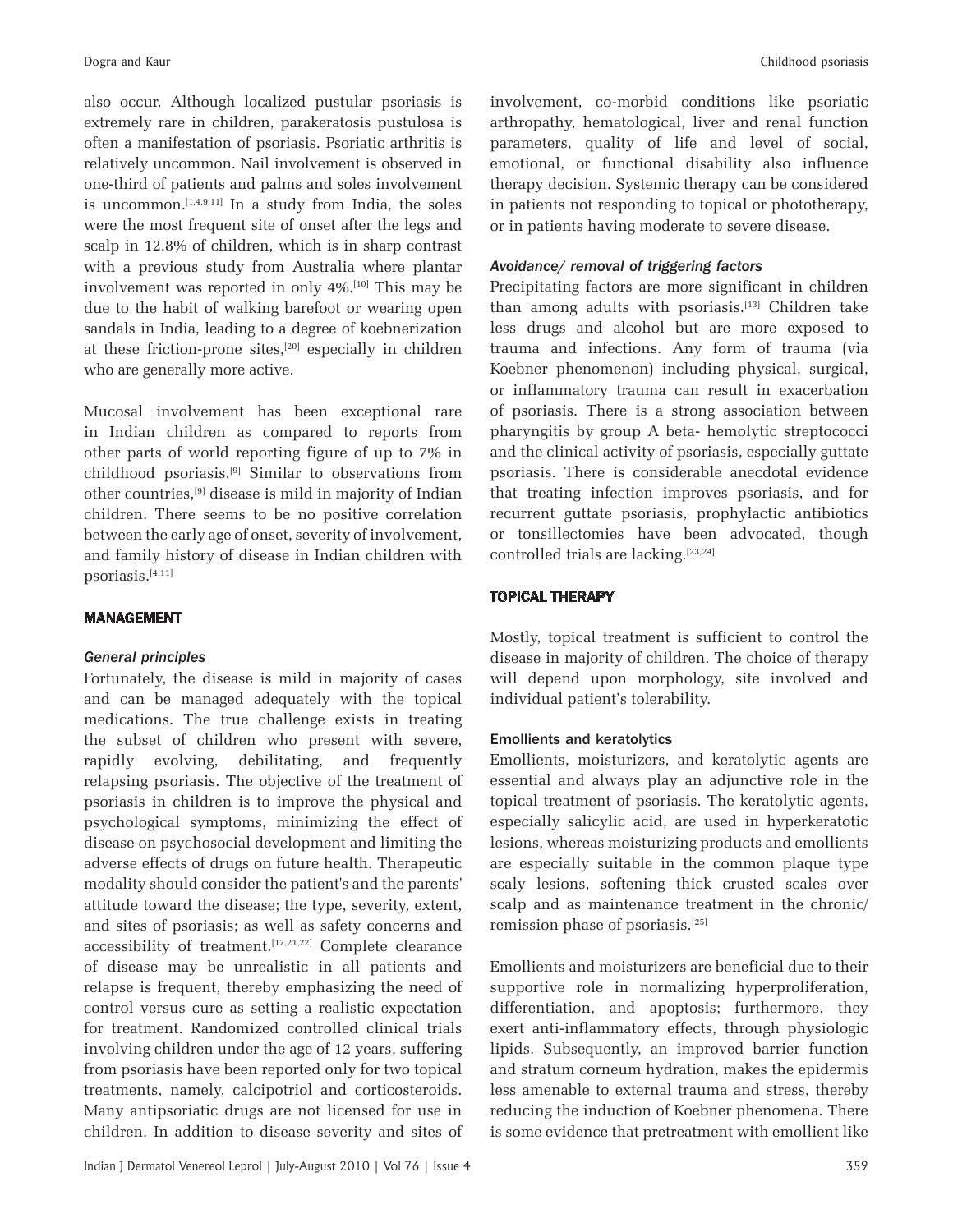clear mineral or vaseline oil, enhances the therapeutic efficacy of narrow-band ultraviolet-B phototherapy, probably because the oil penetrates the intercellular space allowing an optical matching effect which increases the UV transmission.[26]

Salicylic acid (3%, 6% ointment, shampoo) is a useful keratolytic agent that can be used for small, thick, focal plaques, such as those arising on the scalp, palms, and soles in children older than six years. It should be avoided in the infants and toddlers because of risk of percutaneous salicylate intoxication.[25]

## Coal tar

Coal tar is a by-product of the destructive carbonization and distillation of coal, roughly comprising 48% hydrocarbons, 42% carbon and 10% water. Coal tar has antiproliferative effects and, like dithranol, modulates inflammatory events in psoriasis.[27] It can be compounded in an ointment, cream or solution vehicle in concentrations from 0.5% to 20%. Tar is a safe and effective treatment for childhood psoriasis particularly plaque type lesions. It can be used alone topically or in combination therapy with other medications such as topical corticosteroids, salicylic acid and with UV irradiation. However, it is irritating on the face and flexures, sites frequently affected in children. Some children and parents may find the smell, black color and photosensitizing potential of coal tar as limiting factors in its long-term use.

Liquor carbonis detergens (LCD) used in concentrations from 0.5% to 20% is a modified coal tar prepared by extracting coal tar with alcohol and emulsifying with polysorbate 80. LCD is less clinically active, but is yellow-brown rather than black, and rubs almost invisibly into the skin with a faint residual odor having better cosmetic acceptability. Many modifications have been made to tar preparations to increase their acceptability, as some dislike its odor, messy application, and staining of clothing. Attempts in making lecithinized formulation, owing to its superior non-staining and washability characteristics, may improve the cosmetic acceptability of coal tar maintaining its clinical efficacy.[28]

Side effects of tar are primarily cutaneous and include folliculitis, irritant and allergic reactions, photosensitivity, and induction of pustular or erythrodermic reactions if used on acutely inflamed psoriasis. Education regarding its efficacy and good safety profile and place in therapy as a steroid-sparing adjunct may increase tolerance and compliance of this excellent and underutilized topical therapy.

## **Dithranol**

Anthralin (dithranol) is a potent anti-inflammatory and anti-proliferative agent. It is a synthetic version of chrysarobin, a natural substance derived from the Araroba tree of South America, used to treat psoriasis for nearly 100 years.[29] In contrast to hospital settings, where anthralin in petrolatum base is still used as "long-contact" therapy, in outpatients clinic "shortcontact" or "minute" therapy are in practice, to reduce side effects like irritation, temporary perilesional staining of the skin, permanent staining of cloths and improve compliance. Increasing concentrations (0.1% to 3%) of dithranol applied to the skin is left in place for 10-30 minutes daily until a slight irritation develops, then the dose/time is held until lesion clear. Petroleum jelly applied to perilesional skin serves to protect it from irritation.<sup>[29]</sup> This therapy may be applied under careful supervision. In an open study of 58 children, aged 5–10 years treated with dithranol at concentrations up to 1%, remission was achieved in 47 (81%) patients.[30] Anthralin therapy can be combined with other topical treatments or UVB phototherapy as in Ingram regimen to improve the response.

## **Corticosteroids**

Corticosteroids remain among the first line agents in the topical treatment of psoriasis in all age groups.<sup>[31]</sup> They have anti-inflammatory and antiproliferative properties and reduce erythema, scaling, and pruritus in psoriasis. A variety of vehicles are available to choose from, including creams, emollient cream, ointment, gel, spray, lotion, solution, nail lacquer, tape, and foam. The site of application, patient's and parent's preferences determine the choice of appropriate formulation. In general, greasy ointments are recommended at night-time for thick hyperkeratotic plaques, cosmetically acceptable creams can be used in day time, whereas foams and lotions are preferred in scalp psoriasis.[32]

Topical corticosteroids are used in chronic plaque type psoriasis as monotherapy or in combination with topical treatments like calcipotriol and tazarotene to reduce their irritation potential. They are also widely used for the disease involving face, ears, flexures and genitals. Usually, lower potencies preparations are indicated for facial, genital and intertriginous skin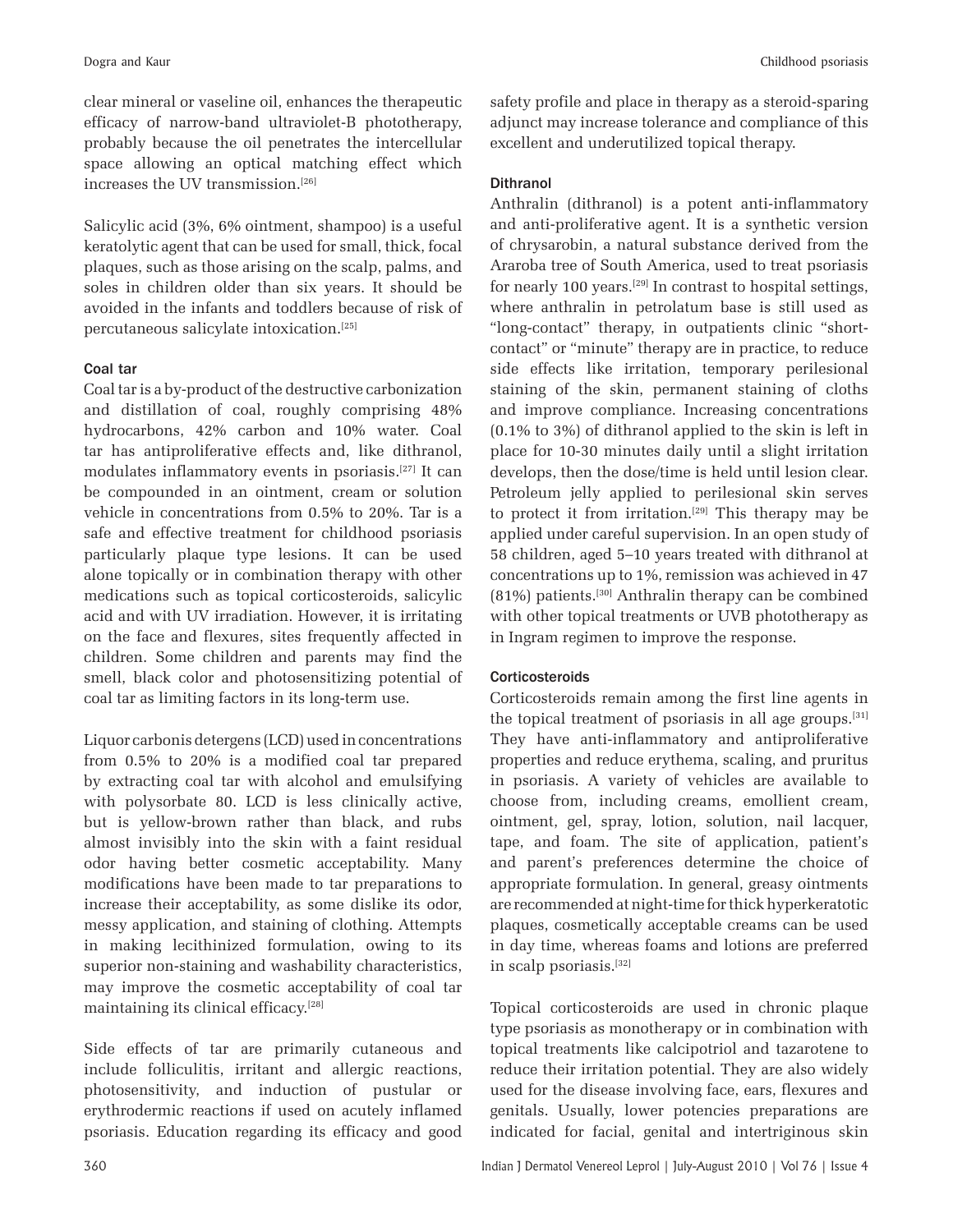areas, whereas thick hyperkeratotic areas, such as the palms and soles, require high potency agents. In general, prolonged use of highly potent corticosteroids should be avoided in children. Strategies to reduce the amount of corticosteroids used are "weekend therapy" or "pulse therapy," intermittent and rotational therapy as well as combination with other topical treatments such as coal tar, anthralin, calcipotriol, and calcineurin inhibitors.

Side effects of long-term use of topical corticosteroids like skin atrophy and striae at the site of application may occur, particularly in facial, flexural, and genital skin. Application should be slowly tapered off to avoid rebound of psoriasis. In rare cases, especially in infants and small children because of increased skin surface–to–body mass ratio, suppression of the hypothalamic-pituitary-adrenal axis may occur after prolonged, widespread application of potent topical corticosteroids.

## Vitamin D3 analogues

Calcipotriol, tacalcitol, maxacalcitol and calcitriol are vitamin D3 analogues beneficial for psoriasis because of their anti-inflammatory effects, as well as induction of keratinocyte differentiation and inhibition of epidermal proliferation. Calcipotriene (calcipotriol) is an efficient nonsteroidal alternative in the treatment of mild to moderate plaque type psoriasis and has utility as monotherapy, as well as in novel sequential and rotational combinations with topical steroids. In adult clinical trials, its efficacy has been reported to be comparable to or better than class II corticosteroid ointments and anthralin and preferred cosmetically over the latter. An ointment combination of calcipotriene hydrate and betamethasone dipropionate (Daivobet/Dovobet/Taclonex) used as once daily therapy in psoriasis vulgaris has more rapid onset of action as compared with calcipotriol cream alone in short-term treatment, though it is yet to be established in children.[29]

In a non-controlled study of 66 children aged 2–14 years, twice daily calcipotriol ointment (50  $\mu$ g/g) up to 45 g/ week/m2 for 8 weeks was found to be effective without altering serum calcium. Irritation and facial rashes were no more frequent than in adults.[33] In another trial comprising 77 children treated as above but with the ointment base as control, the PASI was reduced by 52% in the treated group and by 37% in the control group.[34] There are also case reports of its successful use

in infants without any altered calcium metabolism.<sup>[35,36]</sup> In adults, UVB phototherapy was shown to increase the efficacy of vitamin D3 analogues.[37]

The most common side effects are burning sensation or irritation of the skin, especially when used in the flexures and on the face. Application in these areas should be avoided. In the UK, Dovonex cream and ointment (calcipotriol 50  $\mu$ g/g) are licensed for use in children with a maximum dose of 75 g/week for children aged over 12 years and 50 g/week for those aged 6-12 years. Newer formulations particularly useful for scalp psoriasis are in gel and solution forms for better patient compliance. There is limited experience with vitamin D3 analogues other than 0.005% calcopotriol in children with psoriasis.

## **Tazarotene**

The topical retinoid tazarotene has recently been licensed for use in adult patients with psoriasis, but as yet there are no data on the efficacy and safety in children. It is available in 0.05% and 0.1% gels, and a cream formulation has also been developed. Similar to other retinoids, tazarotene restores normal epidermal differentiation and proliferation and reduces epidermal inflammation. Dose-related skin irritation is common and often necessitates combination with a topical steroid applied at the same or different time of day to decrease irritation and improve overall efficacy. It is preferable to limit its use to thicker plaques on nonintertriginous sites. Short contact (10-60 minutes per day), alternate day or weekly applications are potential ways to include this useful agent in sequential and rotational regimens. There is a case report of beneficial role of tazarotene 0.05% gel applied once daily for 8 weeks for nail psoriasis in a child resulting in clinical improvement particularly subungual hyperkeratosis.[38]

#### Calcineurin inhibitors

Tacrolimus (0.03%, 0.1%) ointment and pimecrolimus (1%) cream are nonsteroidal immunomodulating macrolactams that act by blocking the enzyme calcineurin thereby inhibiting the production of IL-2 and subsequent T-cell activation and proliferation.

Both topical agents are currently FDA-approved for second-line intermittent treatment of atopic dermatitis in children. Their efficacy has also been recently documented for psoriasis in children.<sup>[39,40]</sup> Tacrolimus and pimecrolimus are effective, safe and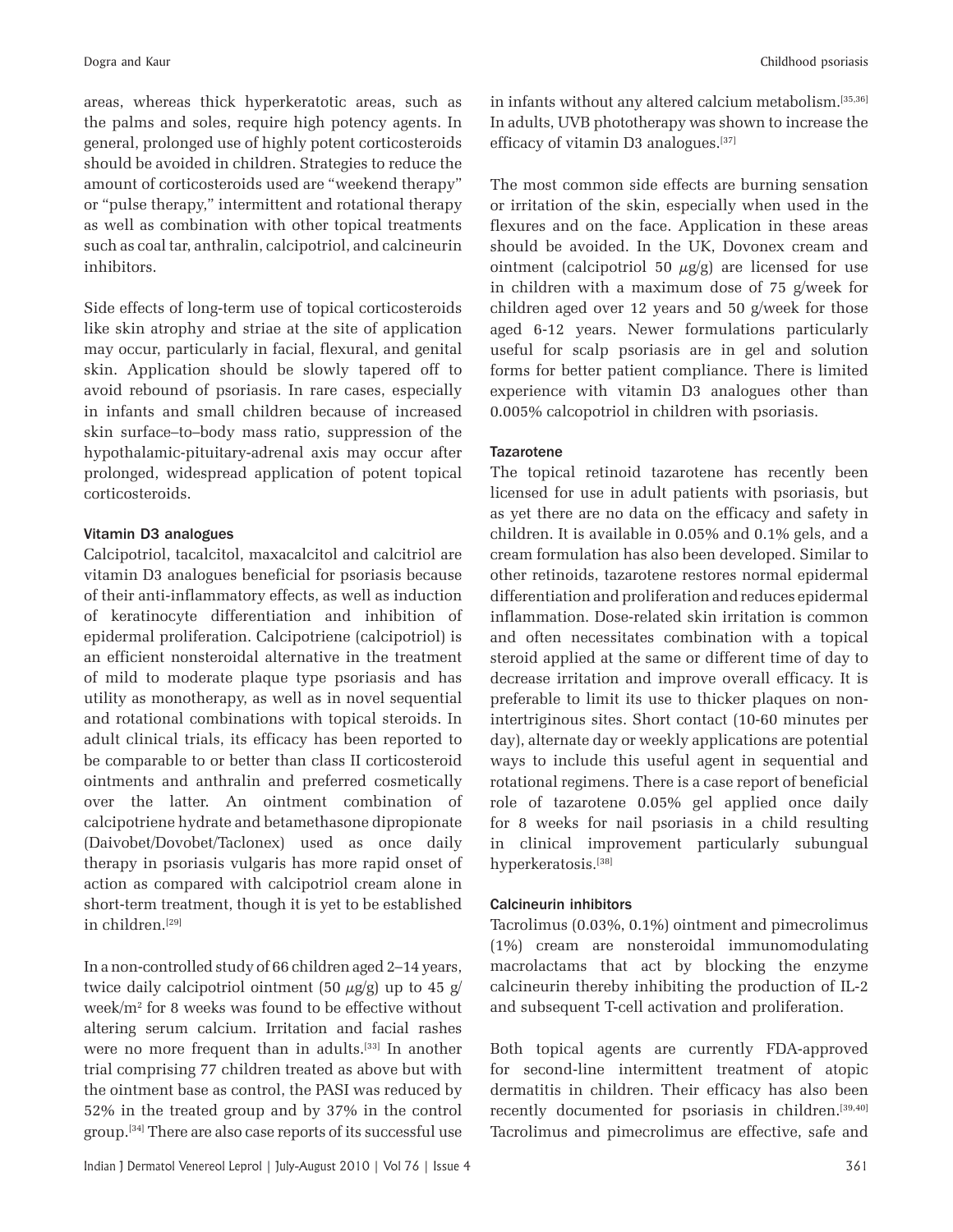well-tolerated therapeutic options for thin patches and plaques of psoriasis at sites more susceptible to the long-term adverse effects of topical steroids, such as the face, flexures, and anogenital region and also provide useful option to be used in sequential and rotational regimens.

## SYSTEMIC THERAPY

There are no controlled trials of systemic drugs for psoriasis in this age group but the most documented experience appears to be with retinoids which are probably considered as second-line drug of choice for children. Methotrexate and cyclosporine appear to be effective in children but more efficacy and safety data are required. Many of the treatments used in adults have been tried in children but are not licensed in this age group. All these therapeutic options can be used as monotherapy or in various combinations with topical or systemic drugs.

Systemic therapy should only be considered in severe forms of the disease such as extensive plaque type psoriasis, erythroderma, pustular psoriasis, psoriatic arthritis or any form refractory to topical and phototherapy. Pustular and erythrodermic psoriasis may settle with bland topical treatment and hospitalized supportive care unless very severe. However, because of rarity of severe forms of disease in this age group, there is relatively less information with no guidelines or consensus on the use of systemic therapies in childhood psoriasis and it is used mostly empirically. Lower tolerability and cumulative toxicities also limit their use in children.

## **Methotrexate**

Methotrexate (MTX) is an antimetabolite agent, having immunomodulatory and profound anti-inflammatory properties. Since late 1950s, MTX is the gold standard therapy in psoriasis and in era of biological treatments, it continues to be an agent with which other systemic psoriasis medications are compared.[41] The advantages of MTX are its efficacy, affordability and convenient weekly oral dose. In children, 0.2 mg/ kg to 0.4 mg/kg per week orally is the recommended therapeutic dose range.[32] Parenteral administration (subcutaneous, intravenous, intramuscular) is advised if adequate oral dosing is ineffective as the absorption spectrum among individuals can vary substantially or to overcome gastrointestinal side effects like nausea and vomiting.

Meticulous use of MTX may avert the long term or serious side effects. The tolerability and efficacy of MTX in the treatment of childhood psoriasis has been documented in few case series. Kumar *et al.*[42] first reported successful use of MTX in 7 children (3 to 16 years of age) having severe disease without any significant side- effects or biochemical and hematological alterations. Dogra *et al.*[43] have documented excellent therapeutic outcome in a 2-year-old child with generalized pustular psoriasis. In a study of 24 children with severe psoriasis from India, response to treatment with oral MTX (0.2-0.4 mg/kg one weekly dose) was excellent (>75% decrease in PASI) in all but two patients. The mean time to control the disease, i.e., 50% reduction in PASI was 5.1 weeks. Side effects were mild, observed in nine children, which included nausea, vomiting, and loss of appetite.[44] Another recently published study from UK reported 11 out of 13 children with severe plaque type psoriasis treated with low dose oral once weekly MTX (0.03–0.24 mg / kg, increased to 0.1–0.41 mg / kg) responded with clearance of psoriasis leaving small residual plaques. It was well tolerated except for abnormal liver function tests in 2 patients.[45]

MTX is an effective, cheap, easily available, and reasonably safe drug to be used in severe childhood psoriasis. It can be a promising therapeutic option in gaining control in the acute phases or flares of the disease, followed by transition to more conventional topical or UV light-based maintenance regimens. MTX is associated with a substantial number of potential side effects, most significantly hematological, hepatotoxicity, and drug interactions which requires vigilant clinical and laboratory monitoring as per the standard guidelines. $[46]$  Considering the longterm safety concerns in children, use of systemic agents like MTX should be undertaken only by experienced dermatologists with adequate facilities for monitoring. As hepatic toxicity of MTX is related to total cumulative dose, it should generally be avoided in children who may require many years of systemic therapy in future.

#### **Retinoids**

Acitretin is an aromatic retinoid that acts in psoriasis by its anti-inflammatory activity, and modulating epidermal proliferation and differentiation. It is considered to be beneficial particularly in severe pustular psoriasis. Treatment should be initiated and maintained at dosages at or below 0.5 mg/kg to 1 mg/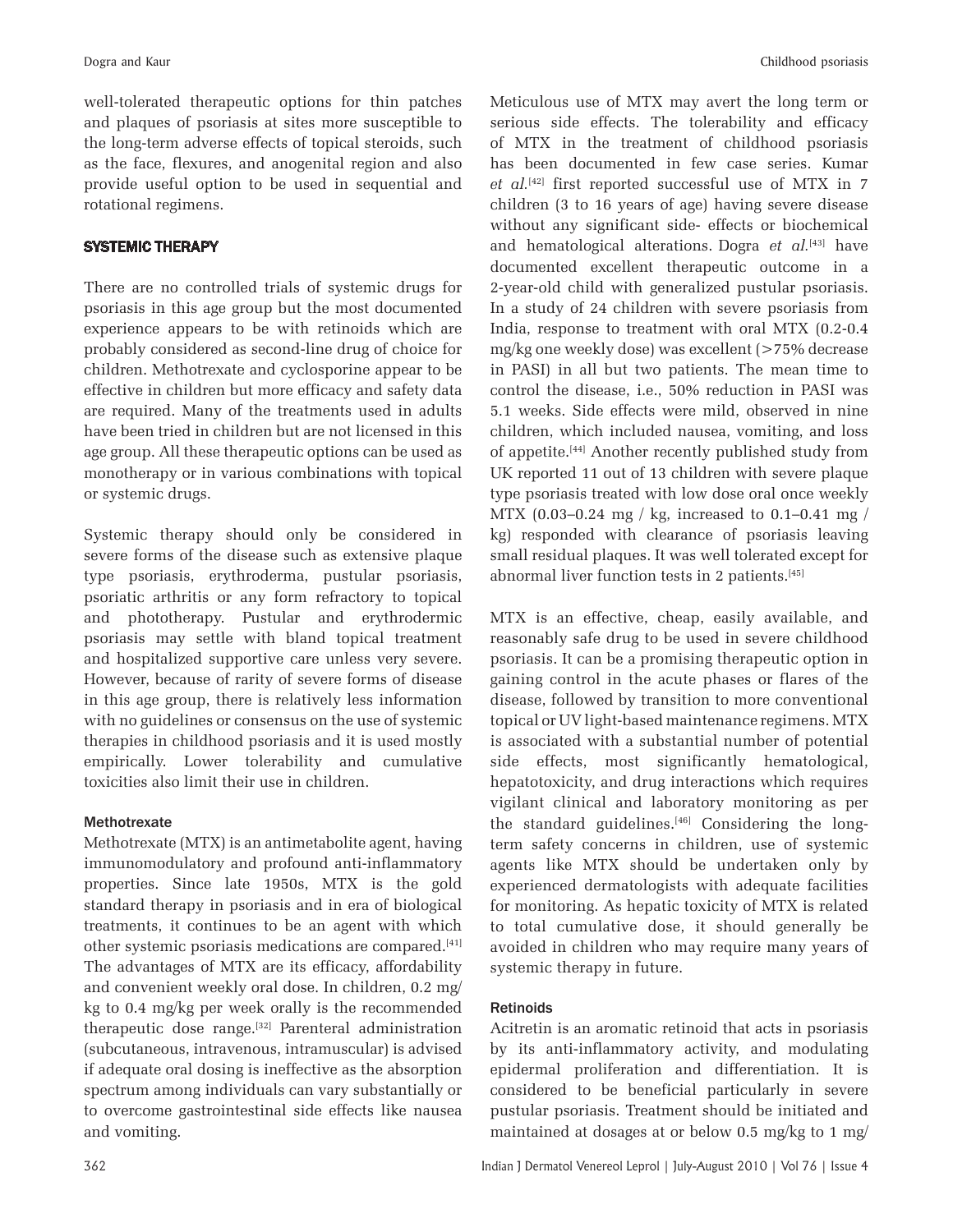kg per day to limit short- and long-term toxicities. When significant improvement occurs, the initial dose should be gradually tapered until a dose of 0.2 mg/kg per day and therapy should be continued for about 2 months after clinical remission. Acitretin is available in 10-mg and 25-mg gelatin capsules and oral administration with milk or fatty foods enhances absorption.[46] Acitretin is a slow acting therapy in plaque type psoriasis associated with gradual clearance of lesions; hence, it may be best suited for longerterm maintenance therapy or as a part of a sequential treatment regimen with UVB or cyclosporine.[47-49]

The major limitation of oral retinoids (acitretin) in children is the risk of growth retardation due to premature closure of epiphyses on long-term use. But unlike in ichthyosiform disorders, continuous treatment over such periods may not be necessary in psoriasis. Besides its highly teratogenic potential, the most common adverse events are mucocutaneous (xerosis, cheilitis, skin fragility, epistaxis) and minor reversible alterations in liver enzymes and lipids, which rarely necessitate cessation of therapy.<sup>[46]</sup>

## Cyclosporine

Cyclosporine (CYA) primarily acts by inhibiting T-cell function and interleukin (IL)-2. It is effective in severe forms of psoriasis such as pustular or erythrodermic psoriasis or when other therapies are ineffective and is often used as a short-term crisis management drug.[50-52] It can be used as single or intermittent short courses as monotherapy and in combination or sequential therapy with other topical and systemic therapies. Most of the reports indicate a favorable response with CYA in childhood psoriasis; however, Mahe *et al.* reported 4 cases, in none of whom it was found to be effective.<sup>[53]</sup> The rate of improvement depends very much on the dose, which ranges from 3 to 5.0 mg/kg/day. The dose should be tapered gradually to the lowest dose needed to maintain disease control. Pharmacokinetics of CYA including intestinal absorption, distribution in body fluids and tissues, metabolism and elimination is different in children, thus requiring higher doses for similar therapeutic effects with potential risk of dose dependent toxicity.

Dosage adjustments are based on monitoring of clinical response, serum creatinine levels, and blood pressure. Its use is limited by the risk of nephrotoxicity, hypertension and immunosuppression apart from other mucocutaneous side effects. In carefully

selected and closely monitored patients, cyclosporine can produce relatively rapid clinical response and can be effectively combined with topical and systemic therapies to increase its efficacy and decrease end organ toxicity.

## Hydroxyurea

There has been a renewed interest on the use of hydroxyurea in Indian patients with psoriasis;<sup>[54,55]</sup> however, experience regarding its use in the treatment of childhood psoriasis is limited. Hematological side effects are of concern in this age group.

## **Biologics**

Biologics are group of drugs including antibodies and fusion proteins targeting cytokines like tumor necrosis factor  $\alpha$  that play an important role in the pathogenesis of psoriasis. Etanercept has been found to be overall effective and well tolerated in children and adolescents with moderate-to-severe plaque psoriasis.<sup>[56-58]</sup> There are two case reports on the use of infliximab in pediatric psoriasis with good results.[59] Although further experience is warranted, infliximab appears promising for the treatment of refractory plaque and generalized pustular psoriasis in children. Other biologics have not been tried in childhood psoriasis yet. Although these new therapeutic agents appear promising in refractory and severe childhood psoriasis, their benefit has to outweigh potential risk of infection, lymphoma and demyelinating disorders.[59] There are currently no guidelines for the use of biological agents for psoriasis in pediatric age group and cost is a major limiting factor in most of the developing nations.

## Phototherapy

Phototherapy is appropriate for carefully selected patients with refractory disease, diffuse (>15%–20% BSA) involvement, or focal debilitating palmoplantar psoriasis. Three main types of therapeutic light options exist: broadband UVB (BB-UVB, 290 -320 nm), narrowband UVB (NBUVB, 311 ±2 nm) and UVA (320–400 nm). They are useful in psoriasis by their action of inhibiting DNA synthesis and epidermal keratinocyte proliferation, induce T-cell apoptosis and immunosuppressive and anti-inflammatory cytokines.[60]

Generally phototherapy is preferred in older children and adolescents with moderate to severe disease in which topical treatments have failed. Guttate and thin plaque type lesions respond best to phototherapy. It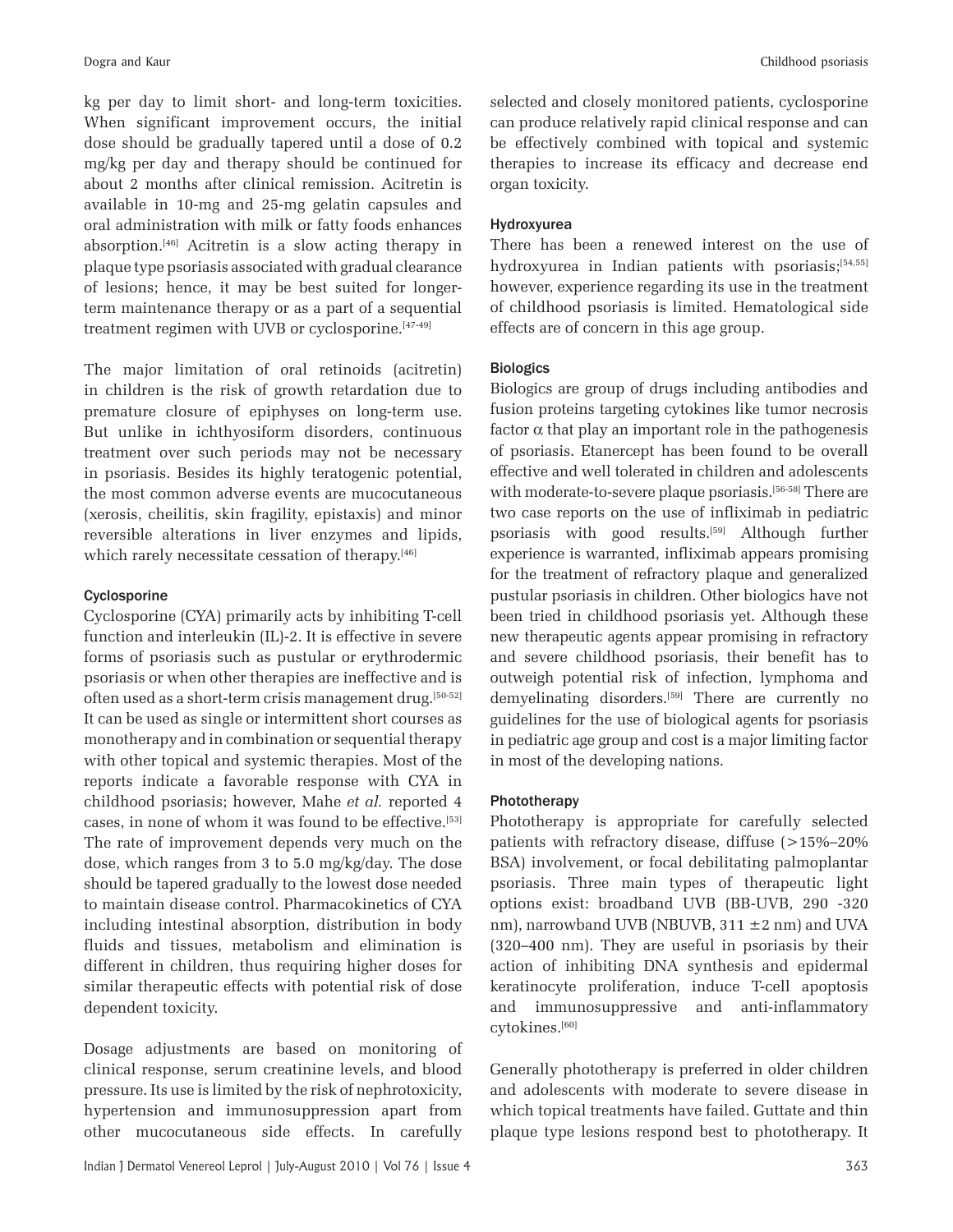is often not suitable for small children and infants because of potential early side effects like erythema and burning, need of frequent hospital visits and their poor compliance in standing within closed UV chambers.

Studies comparing NBUVB and PUVA (psoralens + UVA) report PUVA being more effective in psoriasis.<sup>[61]</sup> In children, NB-UVB is more convenient and may be less carcinogenic, and given the independence of psoralens-related precautions and adverse effects, NB-UVB is now considered first-line phototherapy in pediatric age group for psoriasis.<sup>[62]</sup> To limit the cumulative UVB dose and thereby the carcinogenic risk, combination with systemic therapy like acitretin[49] or topical therapy like calcipotriol, tazarotene and anthraline has been found useful.<sup>[63]</sup> PUVA is used with extreme caution in children less than 12 years. Many investigators consider oral PUVA relatively contraindicated in children less than 12 years and because of the many short- and longterm toxicities associated with psoralen ingestion including nausea, vomiting, headache, hepatotoxicity, photosensitization requiring photoprotection, ocular toxicity, acute risk of burning, and long-term risk of skin cancer.

PUVA bath treatment should be preferred to oral PUVA in older children (>12 years) and adolescents in situations like recalcitrant hand and foot psoriasis because of avoidance of gastrointestinal side effects, lack of eye protection required, and shorter photosensitization time.[62]

In the absence of any clear evidence concerning the long-term safety of UVB, it should be used with appropriate precautions and guidelines in children. Parents should be advised that there may be a slight increase in photoaging and risk of skin cancer over long-term treatment. UV treatment to children must be administered in an appropriate environment with constant supervision by parents and trained professional staff. A pilot study has reported 308 nm excimer laser to be a safe and effective treatment for localized psoriasis in children as in adults.<sup>[64]</sup>

## **CONCLUSION**

Childhood psoriasis represents a special challenge to dermatologists. Limited data suggests that psoriasis in Indian children differs from western countries in having a later onset, equal sex distribution, infrequent facial involvement, low frequency of guttate lesions, more frequent involvement of the soles, and a low incidence of familial occurrence. Besides proper treatment of the disease considering the clinical presentation and the age of the patient, management of these patients has to include supportive care and consider quality of life issues like psychosocial stigmas. Most children have mild to moderate psoriasis for which topical treatment is often sufficient. Recurrences are common adding to long-term morbidity over life. New innovations in topical and systemic therapy, phototherapy and biologicals may provide promising future in psoriasis therapeutic armamentarium.

## REFERENCES

- 1. Hamm H, Benoit S. Childhood psoriasis. Clin Dermatol 2007;25:555-62.
- 2. Faber E, Nall M. The natural history of psoriasis in 5600 patients. Dermatologica 1974;148:1-18.
- 3. Swanbeck G, Inerot A, Martinsson T, Wahlström J, Enerbäck C, Enlund F, *et al*. Age at onset and different types of psoriasis. Br J Dermatol 1995;133:768-73.
- 4. Kumar B, Jain R, Sandhu K, Kumar B. Epidemiology of childhood psoriasis: A study of 419 patients from northern India. Int J Dermatol 2004;43:654-8.
- 5. Karthikeyan K, Thappa DM, Jeevankumar B. Pattern of pediatric dermatoses in a referral center in South India. Indian Pediatr 2004;41:373-7.
- 6. Dogra S, Kumar B. Epidemiology of skin diseases in school children: A study from Northern India. Pediatr Dermatol 2003;20:470-3.
- 7. Sarkar R, Sharma RC, Koranne RV, Sardana K. Erythroderma in children: a clinico-etiological study. J Dermatol 1999;26:507-11.
- 8. Nyfors A, Lemholt K. Psoriasis in children. A short review and a survey of 245 cases. Br J Dermatol 1975;92:437-42.
- 9. al-Fouzan AS, Nanda A. A survey of childhood psoriasis in Kuwait. Pediatr Dermatol 1994;11:116-9.
- 10. Morris A, Rogers M, Fischer G, Williams K. Childhood psoriasis: A clinical review of 1262 cases. Pediatr Dermatol 2001;18: 188-98.
- 11. Nanda A, Kaur S, Kaur I, Kumar B. Childhood psoriasis: An epidemiological survey of 112 patients. Pediatr Dermatol 1990;**7:**19-21.
- 12. Schafer T. Epidemiology of psoriasis. Review and the German perspective. Dermatology 2006;212:327-37.
- 13. Raychaudhuri SP, Gross J. A comparative study of pediatric onset psoriasis with adult onset psoriasis. Pediatr Dermatol 2000;17:174-8.
- 14. Farber EM, Mullen RH, Jacobs AH, Nall L. Infantile psoriasis: a follow up study. Pediatr Dermatol 1986;3:237-43.
- 15. Kaplan DH, Barker J. Psoriasis. N Engl J Med 2009;361:496-509.
- 16. Valdimarsson H. The genetic basis of psoriasis. Clin Dermatol 2007;25:563-7.
- 17. Cordoro KM. Management of Childhood Psoriasis. Adv Dermatol 2008;24:125-69.
- 18. Baker BS, Brown DW, Fischetti VA Ovigne JM, Porter W, Powles A, *et al*. Skin T cell proliferative response to M protein and other cell wall and membrane proteins of group A streptococci in chronic plaque psoriasis. Clin Exp Immunol 2001;124:516-21.
- 19. Asboe Hansen G. Psoriasis in childhood. In: Farber EM, Cox AJ, editors. Psoriasis: Proceedings of the International Symposium. Stanford, CA: Stanford University Press; 1971. p. 53-9.